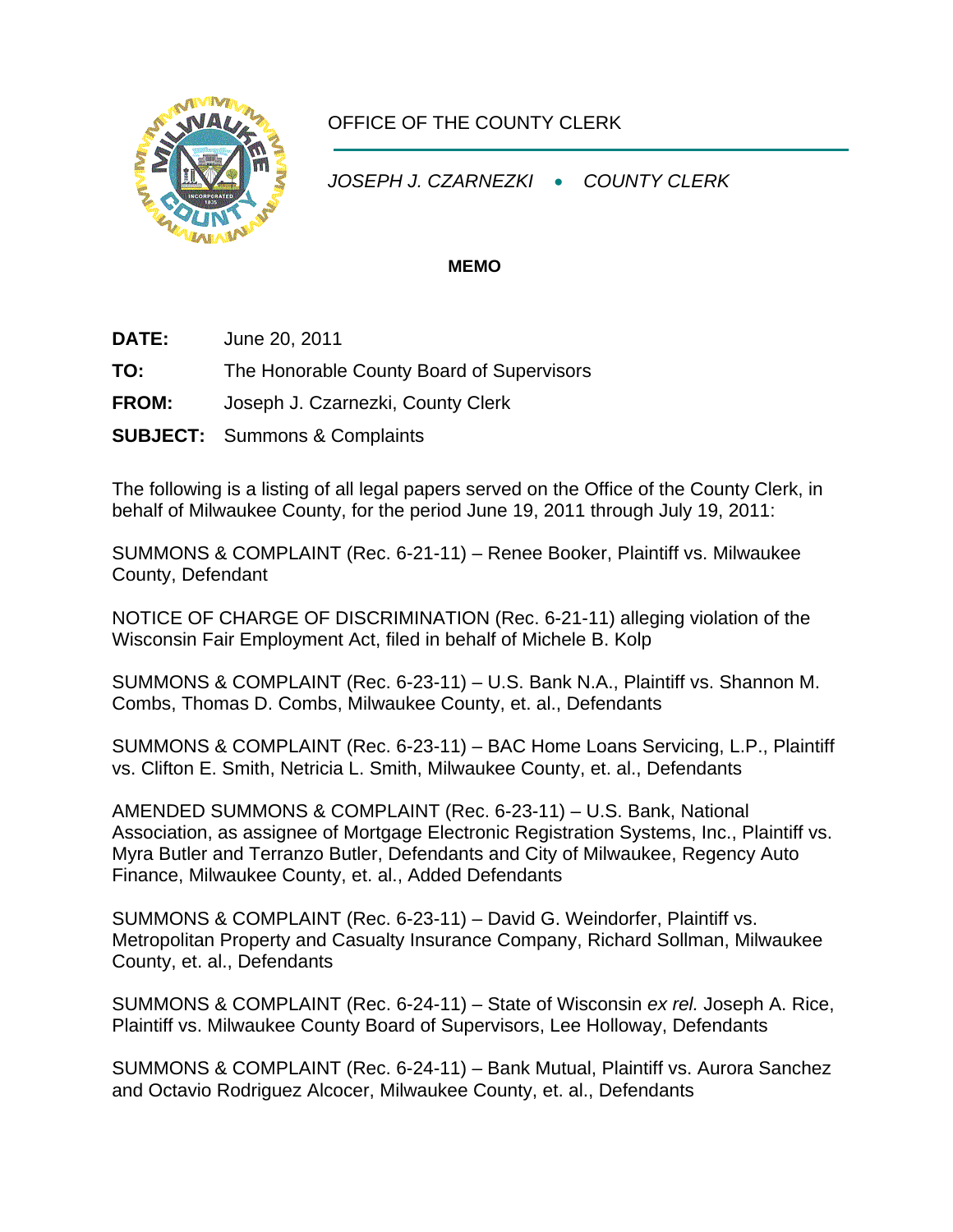SUMMONS & COMPLAINT (Rec. 6-30-11) – Tri City National Bank, Plaintiff vs. William J. Nelson Properties Inc., William J. Nelson and Jane Doe, alias, his wife, if any; and Kenneth P. Nelson and Judith B. Nelson, husband and wife, Defendants and Joni Nelson, WI Dept of Revenue, Milwaukee County, et.al, Added Defendants

SUMMONS & COMPLAINT (Rec. 6-30-11) – US Bank National Association et. al., Plaintiff vs. John D. Wilson, Patricia K. Wilson, Wisconsin Electric Power Company, Milwaukee County, et. al., Defendants

NOTICE OF CHARGE OF DISCRIMINATION (Rec. 6-30-11) alleging violation of the Wisconsin Fair Employment Act, filed in behalf of Frederick Young

SUMMONS & COMPLAINT (Rec. 6-30-11) – U.S. Bank N.A., Plaintiff vs. Shannon M. Combs, Thomas D. Combs aka Thomas Combs, Jr., Milwaukee County, et. al., **Defendants** 

NOTICE OF CHARGE OF DISCRIMINATION (Rec. 7-1-11) alleging violation of the Wisconsin Fair Employment Act, filed in behalf of Michelle Mosley

SUMMONS & COMPLAINT (Rec. 7-5-11) – Tyree Roberts and Kevin Roberts, Plaintiffs and Wisconsin Physicians Service Insurance Corporation, Milwaukee County, Involuntary Plaintiffs vs. Proassurance Wisconsin Insurance, Beaver Dam Community Hospitals, Inc., et. al., Defendants

SUMMONS & COMPLAINT (Rec. 7-8-11) – U.S. Bank, N.A., Plaintiff vs. Billy E. Riddle, State of Wisconsin, Defendants and Milwaukee County, et. al., Added Defendants

NOTICE OF CHARGE OF DISCRIMINATION (Rec. 7-11-11) alleging violation of the Family and Medical Leave Act, filed in behalf of Ralph A. Distasib

NOTICE OF CHARGE OF DISCRIMINATION (Rec. 7-13-11) alleging violation of Title VII of the Civil Rights Act, filed in behalf of Kevin Simmons

NOTICE OF CHARGE OF DISCRIMINATION (Rec. 7-13-11) alleging violation of Title VII of the Civil Rights Act, filed in behalf of Brenda E. Wilbon

SUMMONS & COMPLAINT (Rec. 7-14-11) – Nicole Jackson, State of Wisconsin, Plaintiffs vs. Milwaukee County, et. al., Defendants

SUMMONS & COMPLAINT (Rec. 7-14-11) – Jasmine Morrow, State of Wisconsin, Plaintiffs vs. Milwaukee County, et. al., Defendants

NOTICE OF CHARGE OF DISCRIMINATION (Rec. 7-18-11) alleging violation of the Wisconsin Fair Employment Act, filed in behalf of Glenn R Fieldbinder